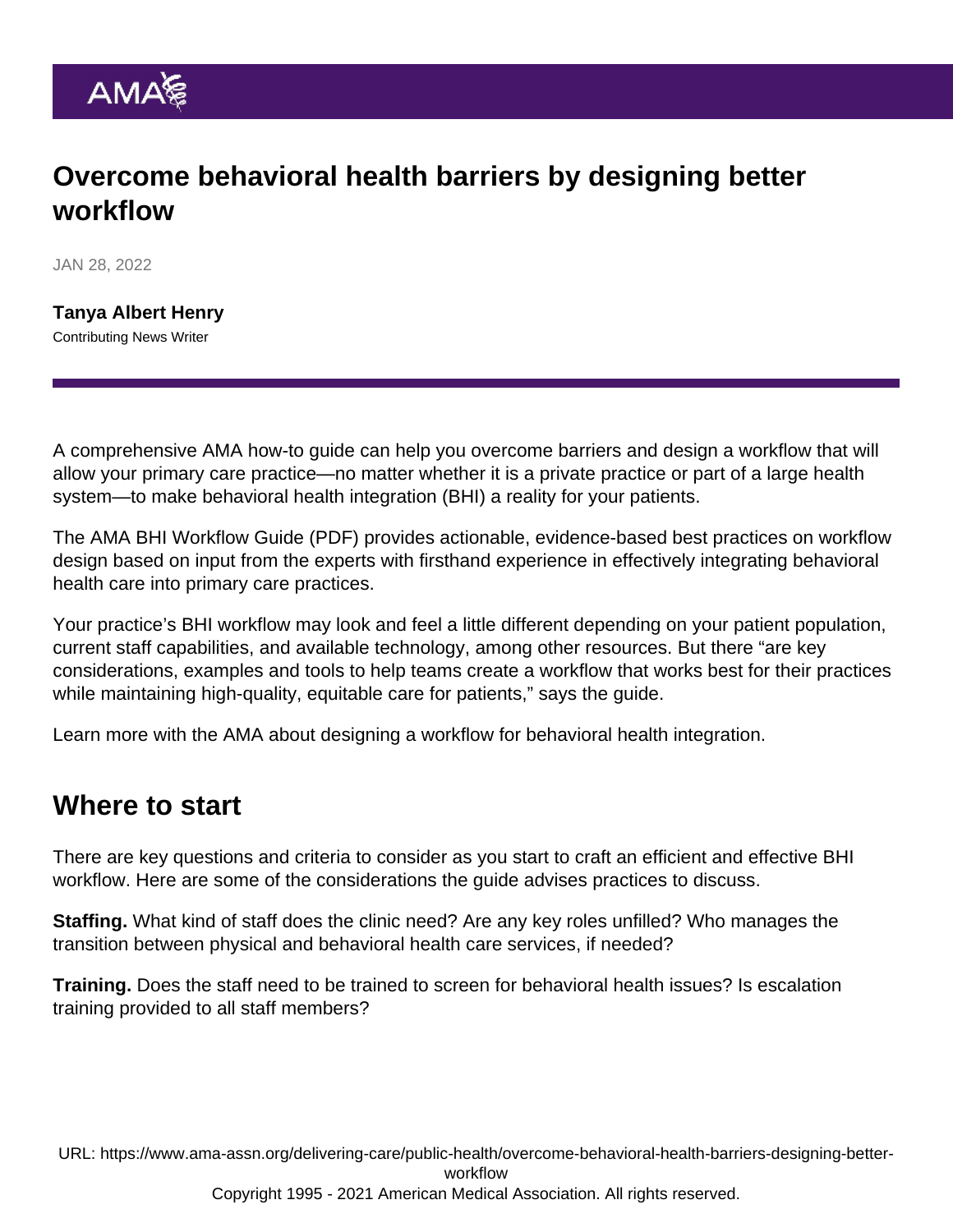Handoffs. How, and how frequently, will the staff discuss behavioral health caseloads? How will patient updates be communicated to the integrated care team?

Protocols for crises. What is the plan to manage a patient who has been identified as being at a moderate or severe risk of suicide? What about a patient who is experiencing a crisis due to a substance-use disorder?

Technology. How will telehealth be used? Is there a patient portal? How does current software meet data and record-management needs?

Setting logistics. Where does the patient wait to see a behavioral health specialist if on site? How is privacy ensured in the waiting area? Where does the patient go when connecting with a behavioral health specialist virtually?

Billing and coding procedures. Are the appropriate codes available in the EMR? Who manages the coding, claim submissions, documentation and policies?

Patient and staff feedback. How is feedback collected and used to improve the BHI workflow?

The AMA BHI Workflow Guide also features a case study of how the team at Morris Hospital & Healthcare Centers in Morris, Illinois, designed their BHI protocols and clinical workflows to empower their staff to address the critical unmet behavioral health care needs of their patients. For more details, visit the Overcoming Obstacles series webinar entitled "[BHI in practice: Establishing efficient](https://www.ama-assn.org/delivering-care/public-health/bhi-practice-establishing-efficient-workflows) [workflows.](https://www.ama-assn.org/delivering-care/public-health/bhi-practice-establishing-efficient-workflows)"

## Create your own workflow

An editable [workflow plan](https://www.ama-assn.org/system/files/bhi-workflow-plan.pdf) (PDF) from the AMA allows you to create your own workflow design for integrating behavioral health care in your practice. You can also explore [sample workflows](https://www.ama-assn.org/system/files/bhi-workflow-example.pdf) (PDF) and case studies to guide you through the process of creating a workflow that works best for you and your patients.

As you design your workflow, your practice will also need to decide how you will:

- **Identify and engage patients.**
- **Identify and initiate treatment.**
- **Manage and track the treatment plan.**
- Adjust treatment proactively.

URL: [https://www.ama-assn.org/delivering-care/public-health/overcome-behavioral-health-barriers-designing-better](https://www.ama-assn.org/delivering-care/public-health/overcome-behavioral-health-barriers-designing-better-workflow)[workflow](https://www.ama-assn.org/delivering-care/public-health/overcome-behavioral-health-barriers-designing-better-workflow)